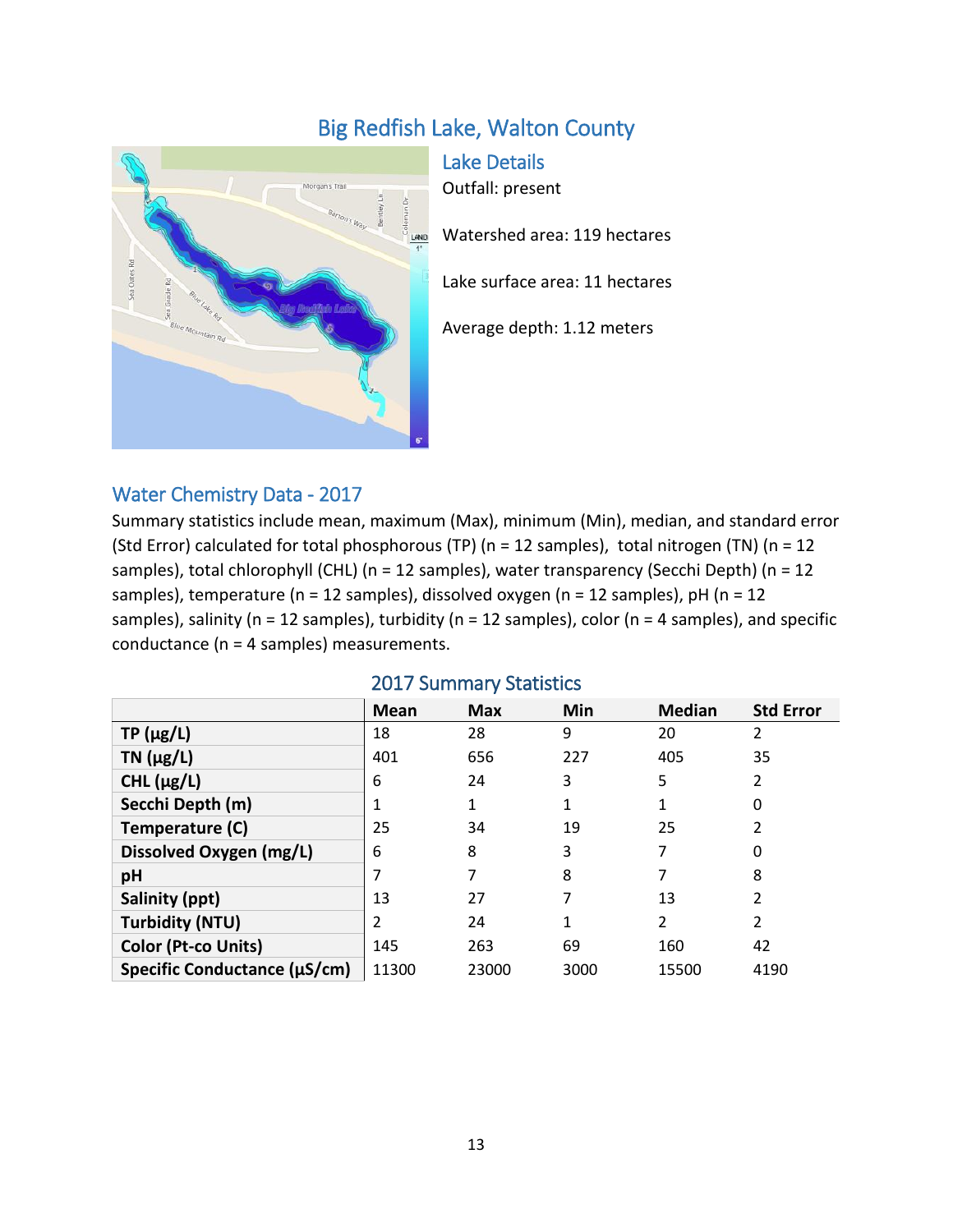### Water Chemistry Data - 1998 through 2017

Summary statistics include mean, maximum (Max), minimum (Min), median, and standard error (Std Error) summary statistics calculated on an annual basis using monthly data for total phosphorous (TP), total nitrogen (TN), total chlorophyll (CHL), water transparency (Secchi Depth), temperature, dissolved oxygen, pH, salinity, turbidity, color, and specific conductance. Summary statistics represent Long-Term analyses among annual means from 1998 through 2017.

|                              | <b>Mean</b> | <b>Max</b> | Min | <b>Median</b>  | <b>Std Error</b> |
|------------------------------|-------------|------------|-----|----------------|------------------|
| $TP(\mu g/L)$                | 13          | 22         | 5   | 14             |                  |
| TN $(\mu g/L)$               | 368         | 644        | 154 | 441            | 30               |
| CHL $(\mu g/L)$              | 5           | 10         | 2   | 6              | 0                |
| Secchi Depth (m)             |             |            | 1   | 1              | 0                |
| Temperature (C)              | 24          | 31         | 22  | 24             | 0                |
| Dissolved Oxygen (mg/L)      | 6           |            | 4   | 6              | 0                |
| pH                           | 7           |            | 8   | 7              | 8                |
| Salinity (ppt)               | 5           | 15         | 1   | 8              |                  |
| <b>Turbidity (NTU)</b>       | 2           | 9          | 1   | $\overline{2}$ | 1                |
| Color (Pt-co Units)          | 114         | 180        | 43  | 123            | 13               |
| Specific Conductance (µS/cm) | 6120        | 19600      | 360 | 10200          | 1920             |

## Long-Term Summary Statistics